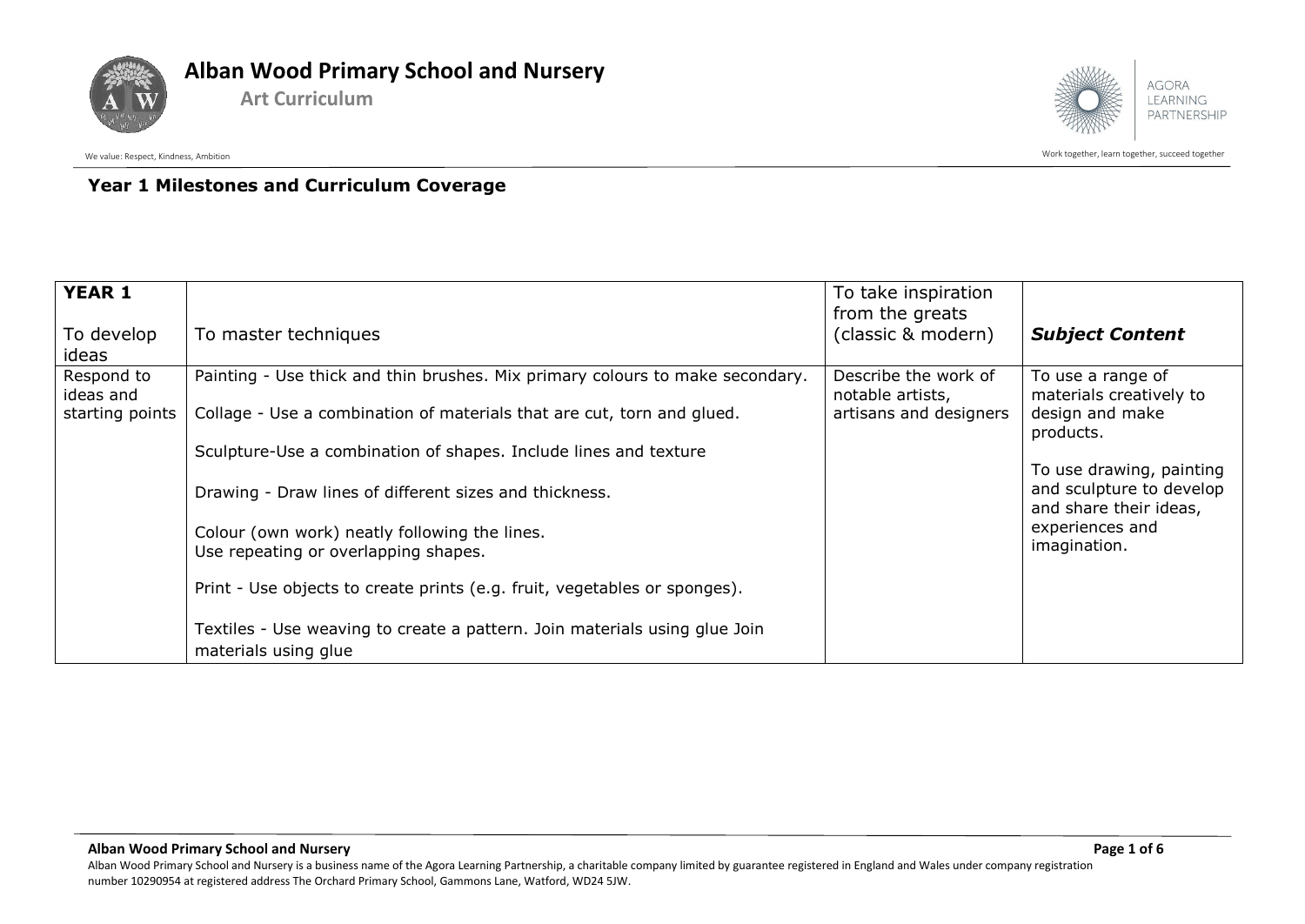



# **Year 2 Milestones and Curriculum Coverage**

| <b>YEAR 2</b><br>To develop                  |                                                                                                                                               | To take inspiration<br>from the greats                          |                                                                                                       |
|----------------------------------------------|-----------------------------------------------------------------------------------------------------------------------------------------------|-----------------------------------------------------------------|-------------------------------------------------------------------------------------------------------|
| ideas                                        | To master techniques                                                                                                                          | (classic & modern)                                              | <b>Subject Content</b>                                                                                |
| Explore ideas<br>and collect<br>visual       | Painting - Add white to colours to make tints and black to colours to make<br>tones. Create colour wheels.                                    | Use some of the ideas<br>of artists studied to<br>create pieces | To develop a wide range<br>of art and designs<br>techniques in using                                  |
| information.                                 | Collage - Sort and arrange materials. Mix materials to create texture.                                                                        |                                                                 | colour, pattern, texture,<br>line shape, form and                                                     |
| Explore<br>different                         | Sculpture - Use rolled up paper, straws, paper, card and clay as materials.<br>Use techniques such as rolling, cutting, moulding and carving. |                                                                 | space.                                                                                                |
| methods and<br>materials as<br>ideas develop | Drawing - Show pattern and texture by adding dots and lines. Show different<br>tones by using coloured pencils.                               |                                                                 | About work of a range of<br>artists, craft makers and<br>designers, describing the<br>differences and |
|                                              | Printing - Mimic print from the environment (e.g. wallpapers). Press, roll, rub<br>and stamp to make prints.                                  |                                                                 | similarities between<br>different practices and<br>disciplines, and making                            |
|                                              | Textiles-Join materials using glue and/or a stitch. Use plaiting. Use dip dye<br>techniques.                                                  |                                                                 | links to their own work.                                                                              |
|                                              | Digital Media - Use a wide range of tools to create different textures, lines,<br>tones, colours and shapes                                   |                                                                 |                                                                                                       |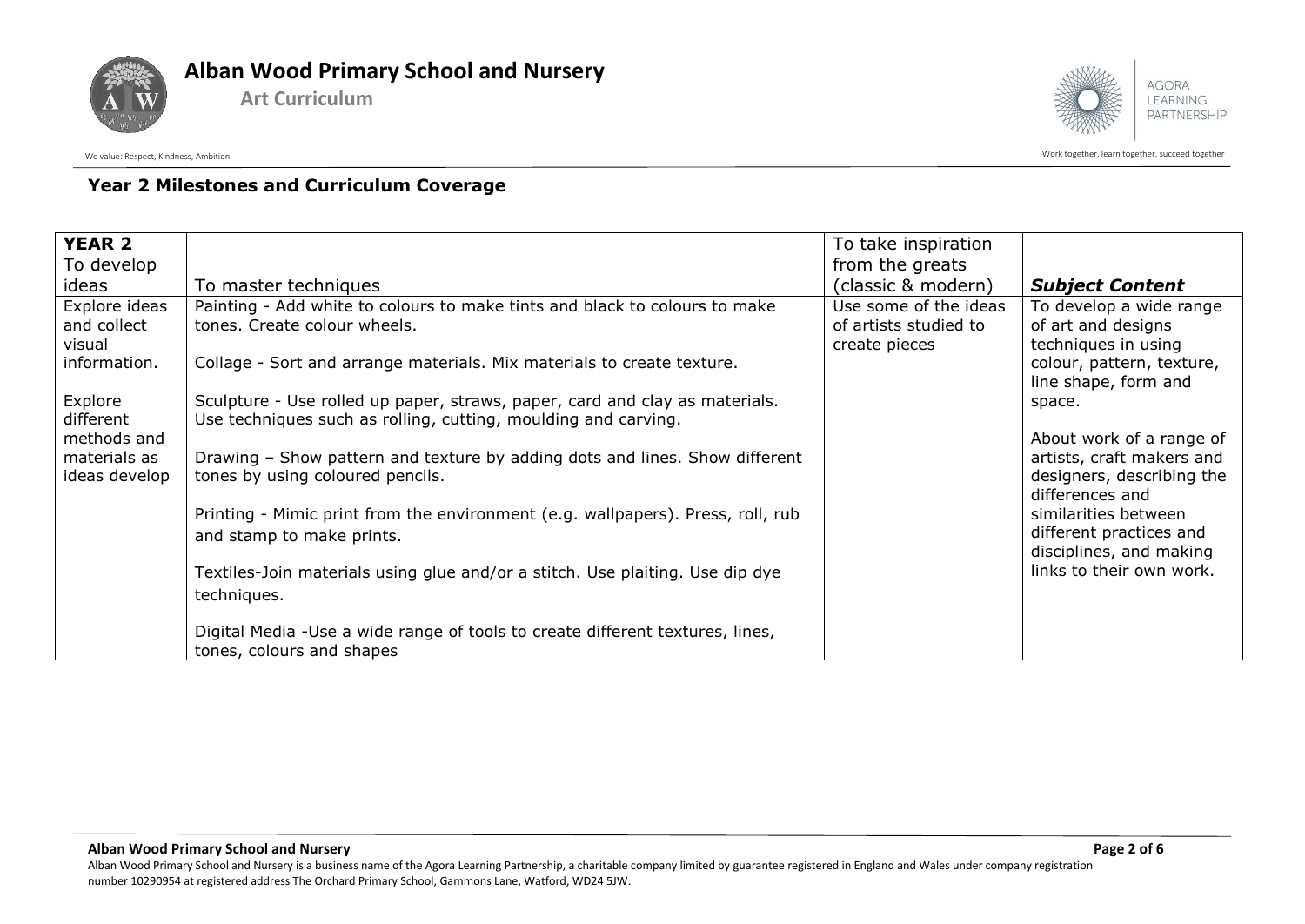



Work together, learn together, learn together, succeed together

# **Year 3 Milestones and Curriculum Coverage**

| <b>YEAR 3</b><br>To develop<br>ideas                                                                                                  | To master techniques                                                                                                                                                                                                                                                                                                                                                                                                                                                                                                                                                                                                                                                                                                                                                                                                                                                 | To take inspiration<br>from the greats<br>(classic & modern)                              | <b>Subject Content</b>                                                                                                                                                                                                                                                                                                                                                      |
|---------------------------------------------------------------------------------------------------------------------------------------|----------------------------------------------------------------------------------------------------------------------------------------------------------------------------------------------------------------------------------------------------------------------------------------------------------------------------------------------------------------------------------------------------------------------------------------------------------------------------------------------------------------------------------------------------------------------------------------------------------------------------------------------------------------------------------------------------------------------------------------------------------------------------------------------------------------------------------------------------------------------|-------------------------------------------------------------------------------------------|-----------------------------------------------------------------------------------------------------------------------------------------------------------------------------------------------------------------------------------------------------------------------------------------------------------------------------------------------------------------------------|
| Develop ideas<br>from starting<br>points<br>throughout<br>the<br>curriculum.<br>Collect<br>information,<br>sketches and<br>resources. | Painting - Use a number of brush techniques using thick and thin brushes to<br>produce shapes, textures, patterns and lines. Mix colours effectively.<br>Collage - Select and arrange materials for a striking effect. Use overlapping.<br>Sculpture - Create and combine shapes to create recognisable forms (e.g.<br>shapes made from nets or solid materials). Use clay and other mouldable<br>materials.<br>Drawing - Use different hardness's of pencils to show line, tone and texture.<br>Sketch lightly (no need to use a rubber to correct mistakes). Use shading to<br>show light and shadow.<br>Print-Use layers of two or more colours. Replicate patterns observed in natural<br>or built environments.<br>Textiles - Shape and stitch materials. Use basic cross stitch and back stitch.<br>Colour fabric<br>Digital media - Create images, and sound. | Replicate some of the<br>techniques used by<br>notable artists,<br>artisans and designers | Pupils should be taught<br>to control and their use<br>of materials, with<br>creativity,<br>To develop a wide range<br>of art and designs<br>techniques.<br>Experimentation and an<br>increasing awareness of<br>different kinds of art,<br>craft and design.<br>To create sketch books<br>and record their<br>observations and use<br>them to review and<br>revisit ideas. |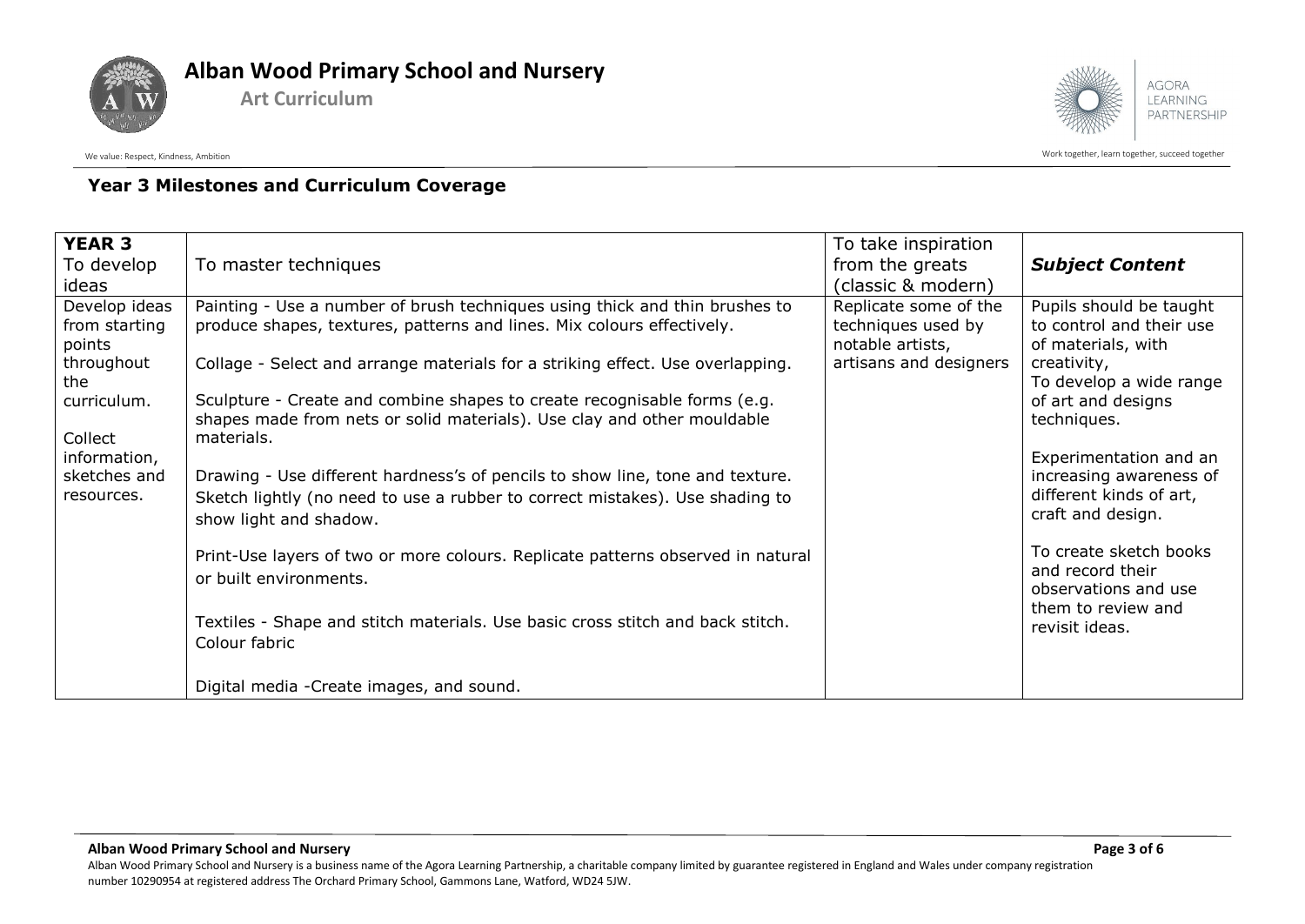



Work together, learn together, learn together, succeed together

## **Year 4 Milestones and Curriculum Coverage**

| <b>YEAR 4</b><br>To develop<br>ideas                                                                                                              | To master techniques                                                                                                                                                                                                                                                                                                                                                                                                                                                                                                                                                                                                                                         | To take inspiration<br>from the greats<br>(classic & modern)          | <b>Subject Content</b>                                                                                                                                                                                                                                                                            |
|---------------------------------------------------------------------------------------------------------------------------------------------------|--------------------------------------------------------------------------------------------------------------------------------------------------------------------------------------------------------------------------------------------------------------------------------------------------------------------------------------------------------------------------------------------------------------------------------------------------------------------------------------------------------------------------------------------------------------------------------------------------------------------------------------------------------------|-----------------------------------------------------------------------|---------------------------------------------------------------------------------------------------------------------------------------------------------------------------------------------------------------------------------------------------------------------------------------------------|
| Adapt and<br>refine ideas as<br>they progress.<br>Explore ideas<br>in a variety of<br>ways.<br>Comment on<br>artworks<br>using visual<br>language | Painting - Use watercolour paint to produce washes for backgrounds then add<br>detail. Experiment with creating mood with colour.<br>Collage - Ensure work is precise. Use coiling, tessellation, mosaic and montage<br>Sculpture - Include texture that conveys feelings, expression or movement.<br>Add materials to provide interesting detail.<br>Drawing - Annotate sketches to explain and elaborate ideas Use hatching and<br>cross hatching to show tone and texture.).<br>Print - Make printing blocks (e.g. from coiled string glued to a block). Make<br>precise repeating patterns.<br>Textiles - Create weavings. Quilt, pad and gather fabric. | Create original pieces<br>that are influenced by<br>studies of others | Pupils should be taught<br>to control and their use<br>of materials, with<br>creativity,<br>experimentation and an<br>increasing awareness of<br>different kinds of art,<br>craft and design.<br>To improve all their<br>mastery of art and design<br>techniques, including<br>drawing, painting. |
|                                                                                                                                                   | Digital media - Create video and recordings and explain why they were created                                                                                                                                                                                                                                                                                                                                                                                                                                                                                                                                                                                |                                                                       |                                                                                                                                                                                                                                                                                                   |

Alban Wood Primary School and Nursery is a business name of the Agora Learning Partnership, a charitable company limited by guarantee registered in England and Wales under company registration number 10290954 at registered address The Orchard Primary School, Gammons Lane, Watford, WD24 5JW.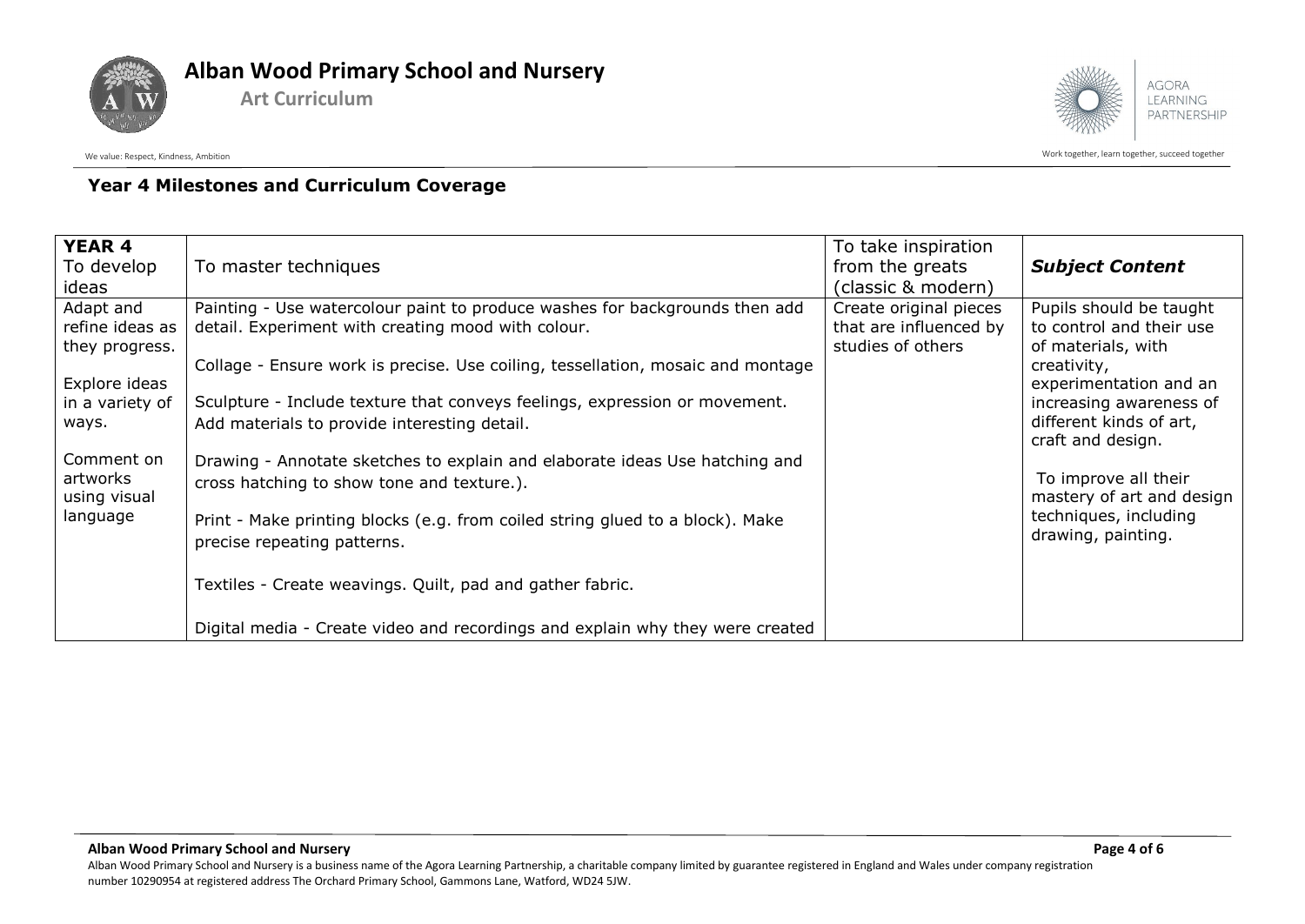



Work together, learn together, learn together, succeed together

# **Year 5 Milestones and Curriculum Coverage**

| <b>YEAR 5</b><br>To develop<br>ideas                 | To master techniques                                                                                                                                                                                                              | To take<br>inspiration<br>from the<br>greats (classic<br>& modern) | <b>Subject</b><br><b>Content</b>                                             |
|------------------------------------------------------|-----------------------------------------------------------------------------------------------------------------------------------------------------------------------------------------------------------------------------------|--------------------------------------------------------------------|------------------------------------------------------------------------------|
| Develop and<br>imaginatively<br>extend ideas<br>from | Painting - Sketch (lightly) before painting to combine line and colour. Create a colour palette<br>based upon colours observed in the natural or built world. Combine colours, tones and tints to<br>enhance the mood of a piece. | Give details<br>(including own<br>sketches) about                  | Pupils should be<br>taught to control<br>and their use of<br>materials, with |
| starting points<br>throughout<br>the                 | Collage - Mix textures (rough and smooth, plain and patterned). Combine visual and tactile<br>qualities.                                                                                                                          | the style of<br>some notable<br>artists, artisans                  | creativity,<br>experimentation<br>and an                                     |
| curriculum.<br>Collect                               | Sculpture - Show life-like qualities and real-life proportions or, if more abstract, provoke<br>different interpretations. Use tools to carve and add shapes, texture and pattern.                                                | and designers.<br>Create original                                  | increasing<br>awareness of<br>different kinds of                             |
| information,<br>sketches and<br>resources            | Drawing - Use a variety of techniques to add interesting effects (e.g. reflections, shadows,<br>direction of sunlight). Use a choice of techniques to depict movement, perspective, shadows<br>and reflection.                    | pieces that<br>show a range of<br>influences and                   | art, craft and<br>design.                                                    |
| and present<br>ideas<br>imaginatively<br>in a sketch | Print - Build up layers of colours. Create an accurate pattern, showing fine detail.                                                                                                                                              | styles.                                                            | To improve their<br>mastery of art<br>and design<br>techniques,              |
| book.<br>Use the                                     | Textiles - Choose from a range of stitching techniques. Combine previously learned techniques<br>to create pieces. Show precision in techniques.                                                                                  |                                                                    | including<br>sculpture with a<br>range of                                    |
| qualities of<br>materials to<br>enhance<br>ideas.    | Digital Media - Enhance digital media by editing (including sound, video, animation,<br>still images and installations).                                                                                                          |                                                                    | materials (for<br>example, pencil,<br>charcoal,<br>paint, clay)              |

#### **Alban Wood Primary School and Nursery Page 5 of 6**

Alban Wood Primary School and Nursery is a business name of the Agora Learning Partnership, a charitable company limited by guarantee registered in England and Wales under company registration number 10290954 at registered address The Orchard Primary School, Gammons Lane, Watford, WD24 5JW.